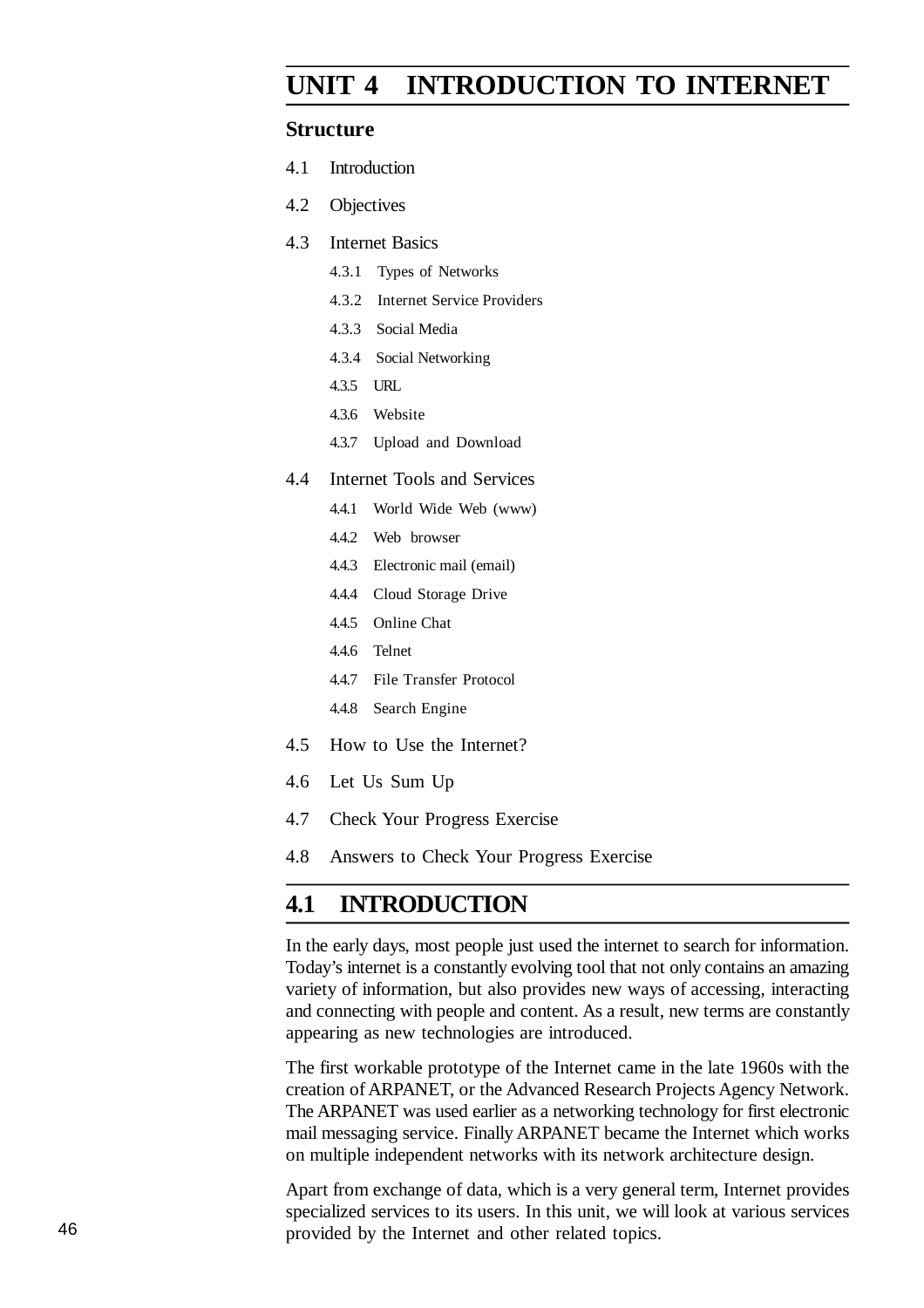# **Introduction To Internet 4.2 OBJECTIVES**

After going through this unit, you should be able to:

- define basic internet terminology and
- list various services offered by the Internet.

## **4.3 INTERNET BASICS**

The Internet is the largest computer network in the world, connecting millions of computers. A network is a group of two or more computer systems linked together. You can use the internet to apply for jobs, play games, do research, watch movies, listen to music, join online classes, stay in contact with friends and family, and run a small business, buy or sell products, and much more.

Following are some basic terms for useful for accessing internet:

### **4.3.1 Types of Networks**

The Network allows computers to connect and communicate with different computers via any medium. LAN and WAN are two major types of the network. There are some similarities and dissimilarities between them. One of the major differences is the geographical area they cover, i.e. LAN covers the smallest area and WAN covers an area larger than LAN.

#### **Local Area Network**

A LAN is two or more connected computers sharing certain resources in a relatively small geographic location, often in the same building. Examples include home networks and office networks. In a LAN, each node (individual computer) has its own CPU with which it executes programs, but it also is able to access data and devices anywhere on the LAN. This means that many users can share their devices, such as laser printers, as well as data.

**Wide Area Network**

A WAN connects more than one LAN and is used for larger geographical areas. It is often connected through public networks. A set of devices such as switches and routers are interconnected to form a Wide Area Network.

### **4.3.2 Internet Service Providers**

An Internet service provider (ISP) is an organization that provides services for accessing Internet. Internet service providers may be organized in various forms, such as commercial, community-owned, non-profit, or otherwise privately owned.

### **4.3.3 Social Media**

Social Media is a kind of interactive website that does not give any information but interact with you while giving you that information. In social media, user interaction is possible by commenting on photo, editing articles in wiki and voting on articles.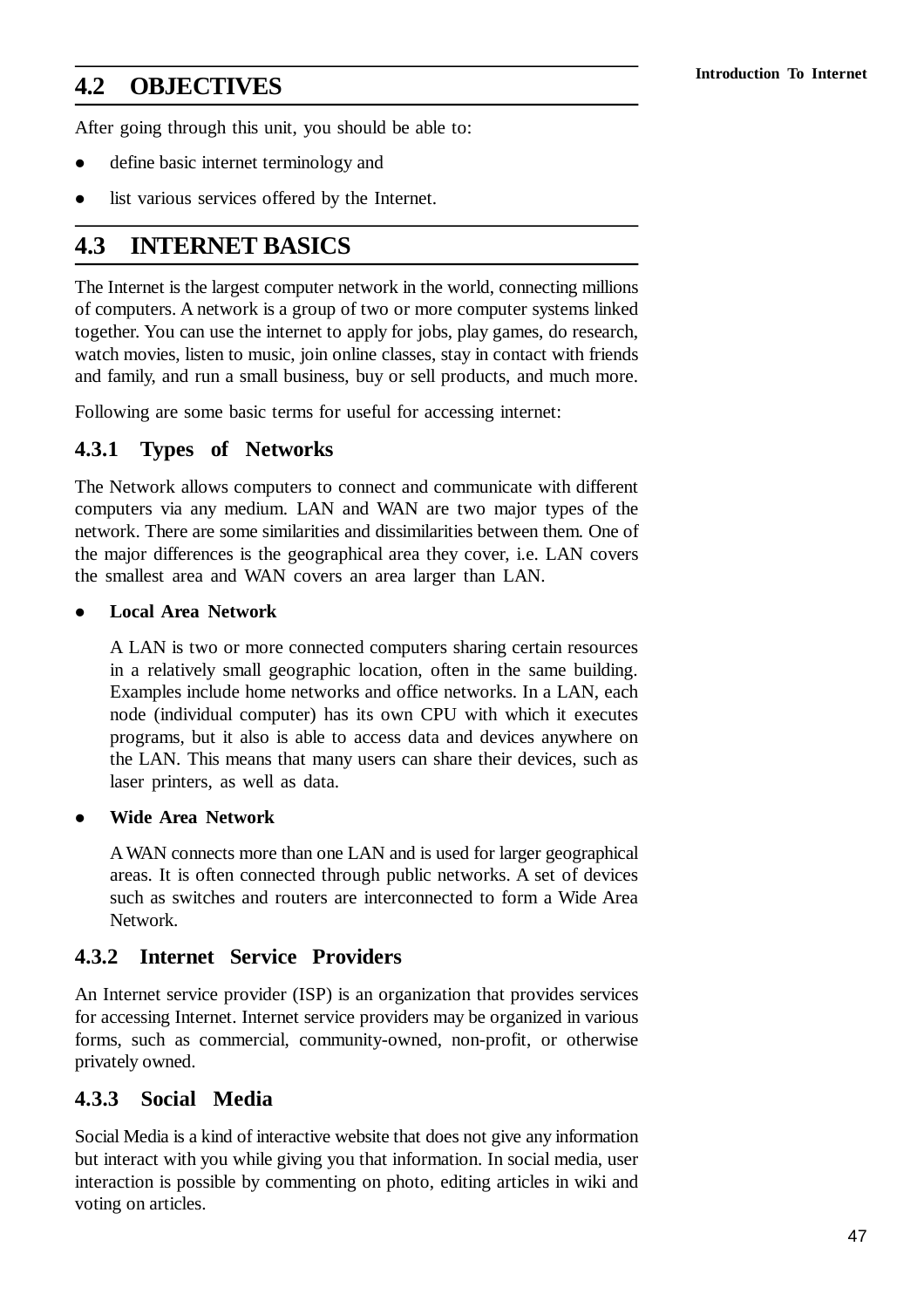#### **Applications 4.3.4 Social Networking**

A Social Networking is an online platform that focuses on building the social network or social relation among the users who share their profiles, interests and activities. LinkedIn, Twitter and Facebook are some popular social networking sites.

#### **4.3.5 URL**

URL is an address that you need to type to access a website. This usually begins with "www". URL stands for Uniform Resource Locator. Every web page on the Internet has a unique address known as the Uniform Resource Locator. For example: http://ignou.ac.in is the URL of IGNOU website. For locating any document on World Wide Web, you must know its Uniform Resource Locator (URL). You can type address of website in the Address Bar. An **address bar** is the top, long, white box into which you type the website address you want to visit.

#### **4.3.6 Website**

Website is a location on the Internet where a person or organization has put their information for people to use. Website is a collection of inter linked Web pages that share a single domain name. Websites can be created and maintained by an individual, group, business or organization to serve a variety of purposes. Together, all publicly accessible websites constitute the World Wide Web. **Web Page** is one page of a website which consists of a mix of text and other media.

#### **4.3.7 Upload and Download**

In the context of the web, upload means to send data from an individual user's computer to another computer, network, website, mobile device, or some other remotely connected networked location whereas download means to transfer data from a website or network, saving that information on your computer, tablet, or mobile device.

### **4.4 INTERNET TOOLS AND SERVICES**

Apart from the normal data transfer, internet can provide the following tools and services to the end users.

- World Wide Web (www)
- Web browser
- Electronic mail (email)
- Cloud Storage Drive
- Online Chat
- Telnet and SSH
- File Transfer Protocol
- Search Engines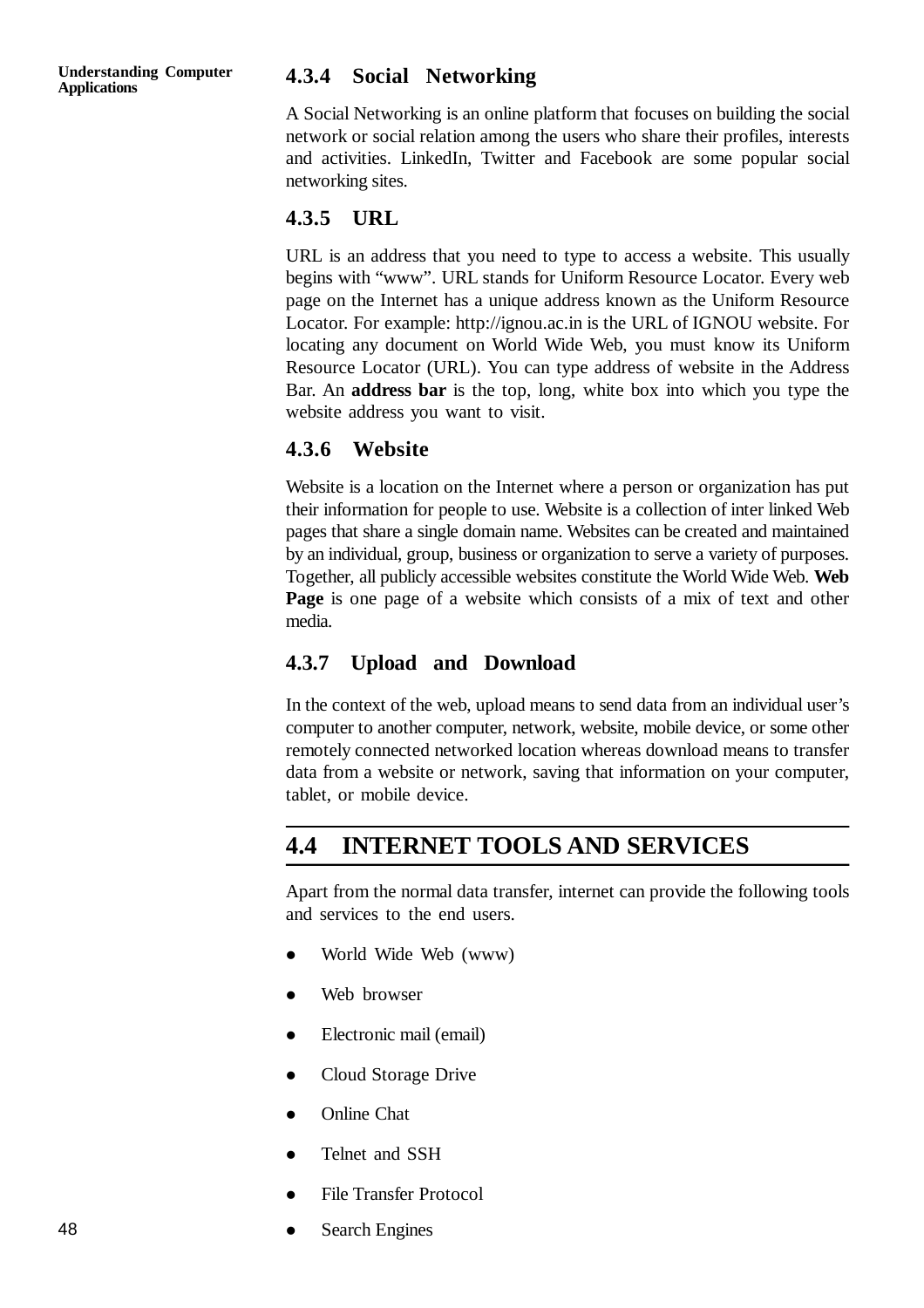### **4.4.1 World Wide Web (www) Introduction To Internet**

The World Wide Web or www is a great source of information. This includes most of the public information on the Internet. It is a portion of the Internet which is accessed with a browser. The World Wide Web is simply called as Web.

The World Wide Web is a way of accessing information over the medium of the internet. The Web uses the **HTTP protocol** (hyper text transfer protocol) to transmit data, Email, instant messaging, and uploading and downloading files are things that you do on the internet but they are not the part of the HTTP protocol. The web utilizes special software called **browsers** to access web documents (more commonly known as **web pages**) that are linked to each other via hyperlinks. Web pages contain some or all of the following: text, images, audio, and video.

A **hyper link**, or simply a link, is a reference to data that the user can follow by clicking on it. A hyper link points to a whole document or to a specific element within a document.

A **website** is a set of files residing on a computer (usually called a Web server). You can access the website with software called a Web browser which displays the files as "**pages**" or "**web pages**" on your screen. The pages can contain text, graphics, audio, animation, video and they can be downloaded to your computer. Web pages are written in **Hyper Text Markup Language** (HTML). Many organizations create Websites to enhance education, communications and collaboration within their own organizations.

### **4.4.2 Web browser**

It is a software program that allows you to view web pages and navigate the Internet. In other words you can say that it is an interface that gives access to the information on the Internet, such as locating and reading the information on a web page and using a search engine to locate information.

Microsoft Edge is a browser that is pre-installed on Microsoft Windows 10. There are other free web browsers available, including Mozilla's Firefox web browser, Google Chrome and Apple's Safari. You can install more than one browser on your computer.



### **4.4.3 Electronic mail (email)**

E-mailing refers to the process of sending a message by one person to another person through the Internet mailing software. The other person can read the message using the email software at his/her own time.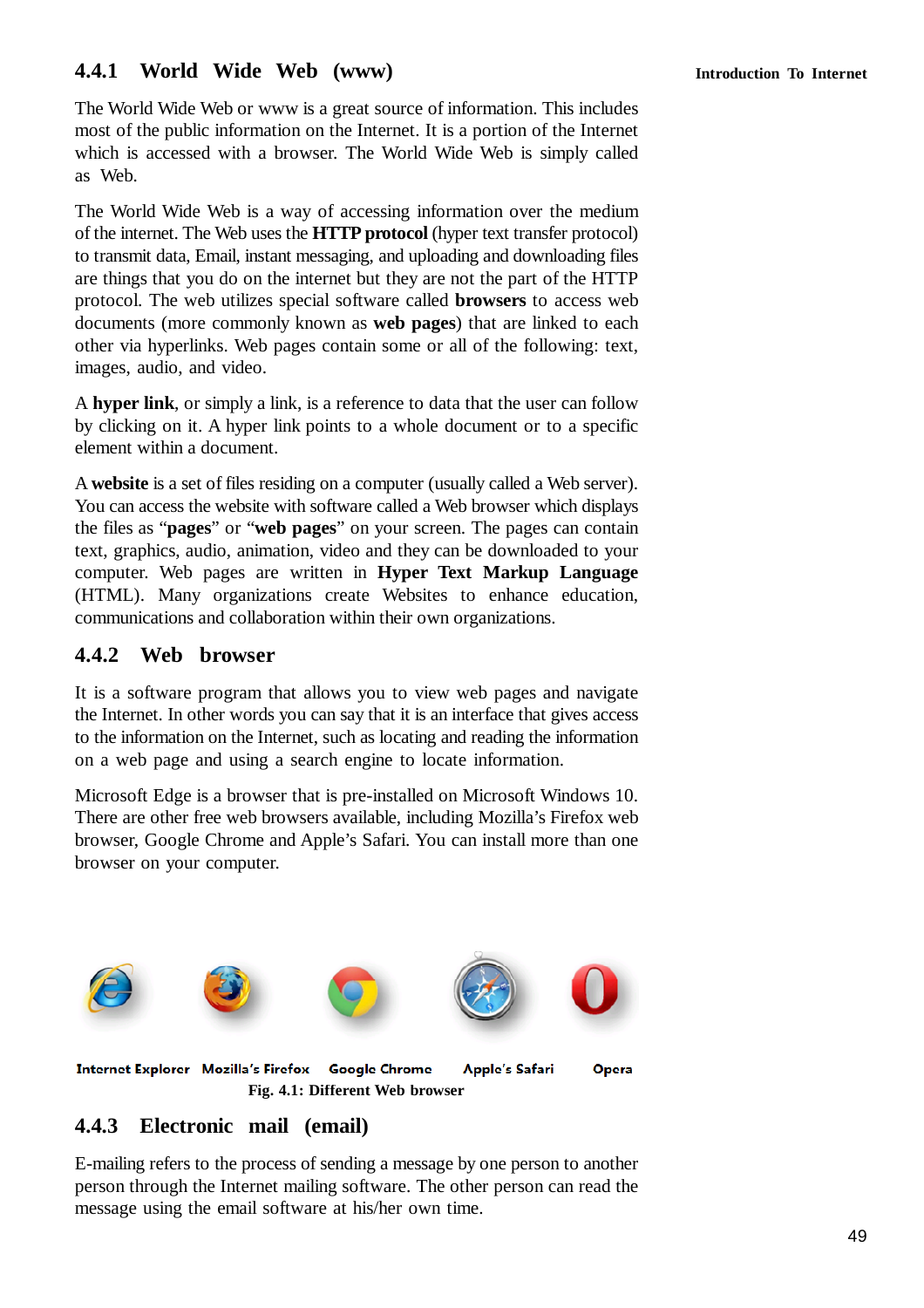E-mail (electronic mail) is the exchange of computer-stored messages by telecommunication. Using this service, you can also send non-text files, such as graphic images and sound files, as attachments. E-mail was one of the first uses of the Internet and is still in popular use. E-mail can be distributed to lists of people as well as to individuals.

It has three main parts -

- **1. Header** An E-mail heading has following parts.
- · To : Which contains recipient's Address
- · CC : The Carbon Copy (address)
- · Subject : Subject of Email
- **2. Message Body** This is the place where the actual text of the email is written.
- **3. Signature** It uniquely identifies the sender. The details, which can be part of it are Senders Name, Phone No., Address etc.

#### **4.4.4 Cloud Storage Drive**

A cloud Storage drive is a Web-based service that provides storage space on a remote server. Cloud drives, which are accessed over the Internet with client-side software, are useful for backing up files. Google Drive, Dropbox, One Drive, iCloud are some example of cloud Storage drives. These drives are useful in storing your data without worrying about disk failure.

### **4.4.5 Online Chat**

It is a kind of communication over the Internet that offers a real-time transmission of text messages from sender to receiver. In a chat session, people type the information they wish to convey and the other participants see what is being typed. For chatting, all participants must be online at the same time. Online chat is also known as Internet chat or chatting. Chat session can be accessed from the web, or through separate software. You can communicate with others using Facebook, WhatsApp etc. You can send text, visual or audiovisual communication via these software.

#### **4.4.6 Telnet**

**Telnet** is a protocol that allows you to connect to remote computers (called hosts) over a TCP/IP network (such as the internet). Using telnet client software on your computer, you can make a connection to a telnet server (that is, the remote host). Once your telnet client establishes a connection to the remote host, your client becomes a virtual terminal, allowing you to communicate with the remote host from your computer. In most cases, you'll need to log into the remote host, which requires that you have an account on that system.

### **4.4.7 File Transfer Protocol**

FTP (File Transfer Protocol) is used for transferring files from one computer to another. File Transfer Protocol (FTP) is the commonly used protocol for exchanging files over the Internet. FTP uses the Internet's TCP/IP protocols to enable data transfer. FTP uses client-server architecture. FTP users may authenticate themselves using a user name and password.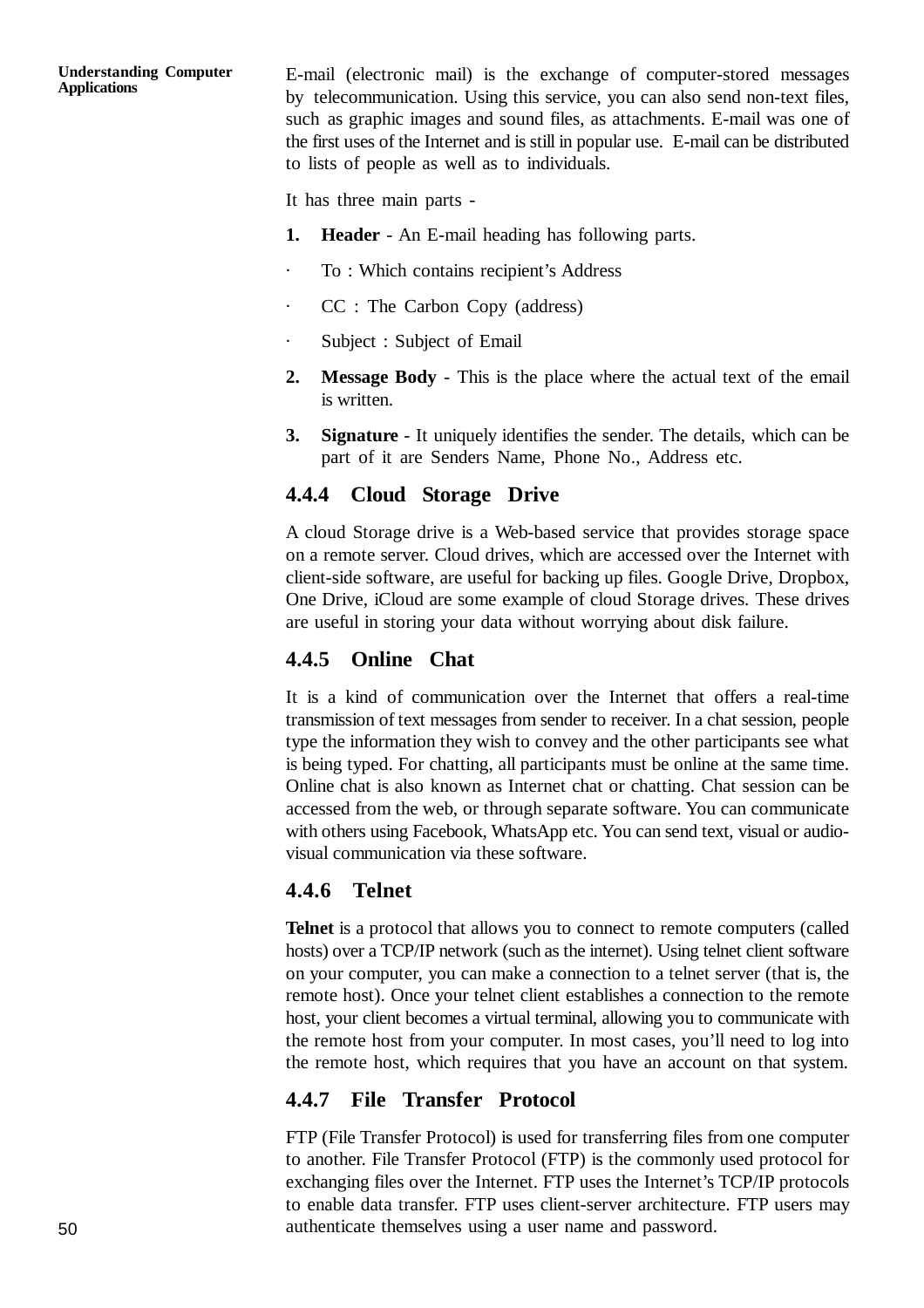### **4.4.8 Search Engine Introduction To Internet**

A Search Engine is a website that searches the World Wide Web for specific keywords, which you enter into a search field. The search engine then displays a list of web pages that are somehow related to the keywords you entered. You can then click the links to any of these web pages that interest you. Google (www.google.com) and Yahoo! (www.yahoo.com) are two popular search engines.



**Fig. 4.2: Search Engine**

## **4.5 HOW TO USE THE INTERNET**

Before you can start using the Internet, you need to have a way to connect to it. The first thing you would want to do is set up an Internet connection.

You need three basic things to connect to the Internet:

- A connection method
- An Internet Service Provider (ISP)
- A web browser

In this section, we will share how you can set up WiFi connection.

#### **How to connect to a Wi-Fi Network**

It is assumed that you have a Wi-Fi connection from any ISP (Internet Service Provider) for Internet Access or you can not using your mobile hot spot connection.

Click on the wireless icon on the bottom right of the taskbar.



**Fig. 4.3: wireless icon**

- It will reveal names of all the Wi-Fi networks available around you.
- Click on the wireless network you want to connect to.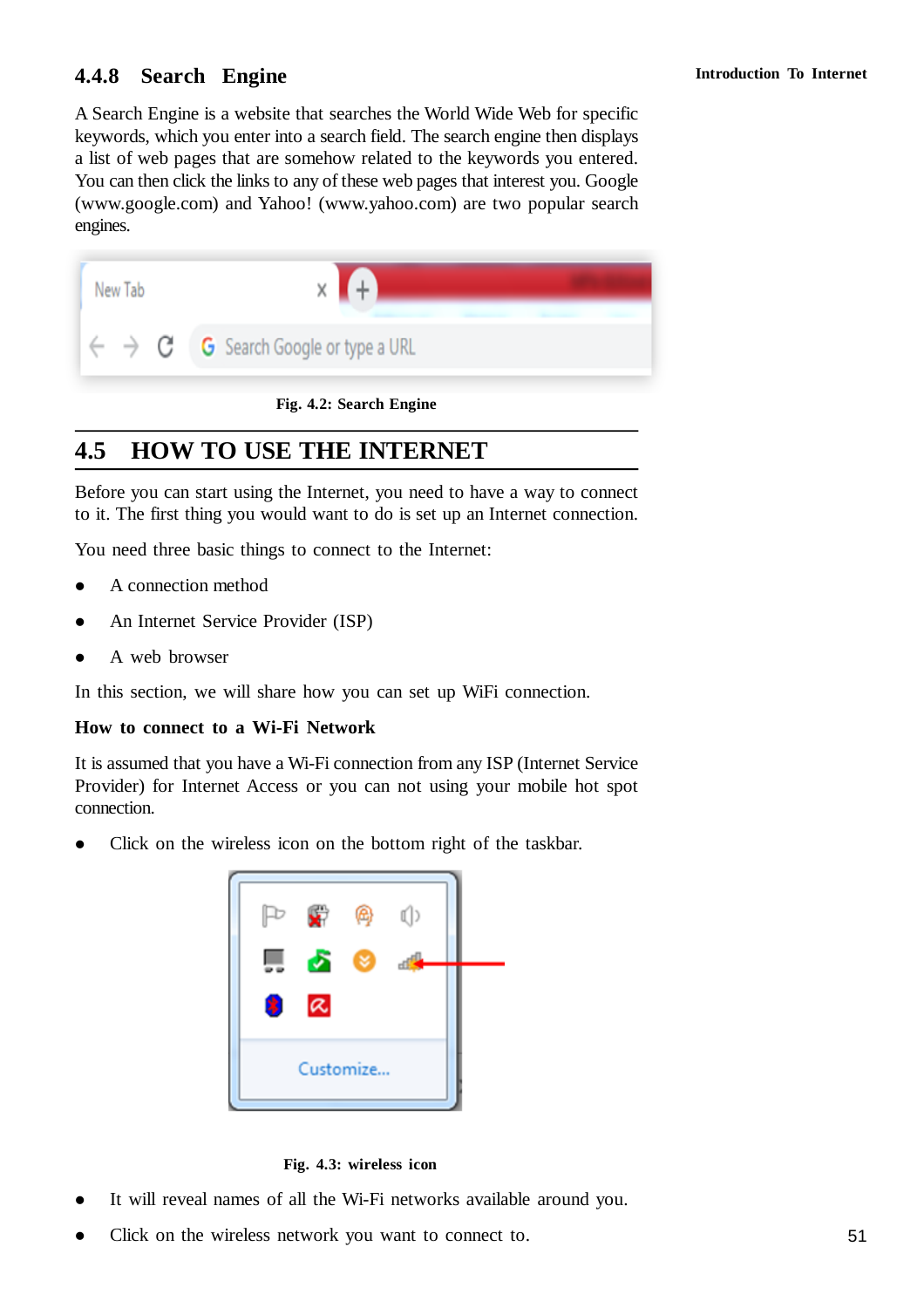

**Fig. 4.4: Wireless Network list**

- You may choose to connect to the Wi-Fi automatically.
- Click Connect.
- Enter the Password or the network security key in the next screen.
- If the credentials are correct, you will be able to connect to the Wi-Fi network.

#### **Surfing Internet**

You can access World Wide Web through Microsoft Edge Google Chrome or any otehr browser. The followings are the steps:

- Double-click on the icon of the browser on the Desktop or taskbar.
- You can type the URL of a website in the Address Bar and press the enter button. For example, you have entered the URL of IGNOU website. The following screen appears as shown in the Figure 4.5.



**Fig. 4.5: IGNOU website**

#### **Searching for content**

If you are looking for some website, but don't know its URL address, then there are some websites called search engines which helps you to search that website. For example, www.yahoo.com, www.google.com.

To search about specific topic, follow these steps: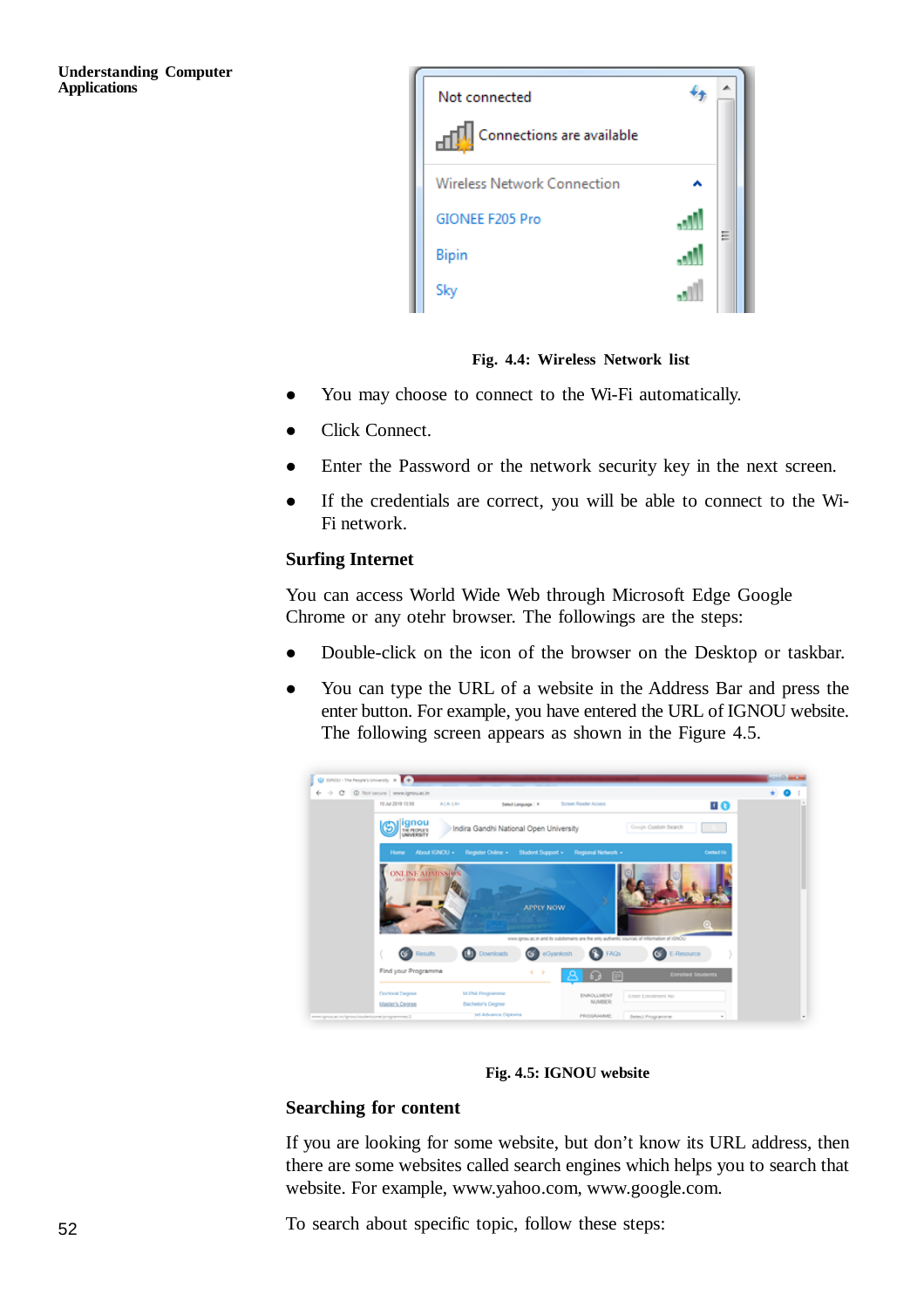Open your browser and Type the URL address of search engine website **Introduction To Internet** e.g.www.google.com in the Address Bar. The following screen appears as shown inthe Figure 4.6.



**Fig. 4.6: Google Search Page**

- Type the desired topic or keyword like "SOCE" and click on Google Search.
- The new window will open with all the websites related to the topic which you entered in the search bar as shown in the Figure 4.7. You can now select any of these links for more information.



**Fig. 4.7: Search Result for "SOCE" keyword**

### **4.6 LET US SUM UP**

This unit has introduced you to the basic terminology of Internet like web page, website, social media, URL, upload and download. Apart from basics of Internet, you have also learned various internet tools and services such as World Wide Web, Browser, Electronic mail ,Cloud Storage Drive, Online Chat, Telnet, File Transfer Protocol and Search Engine.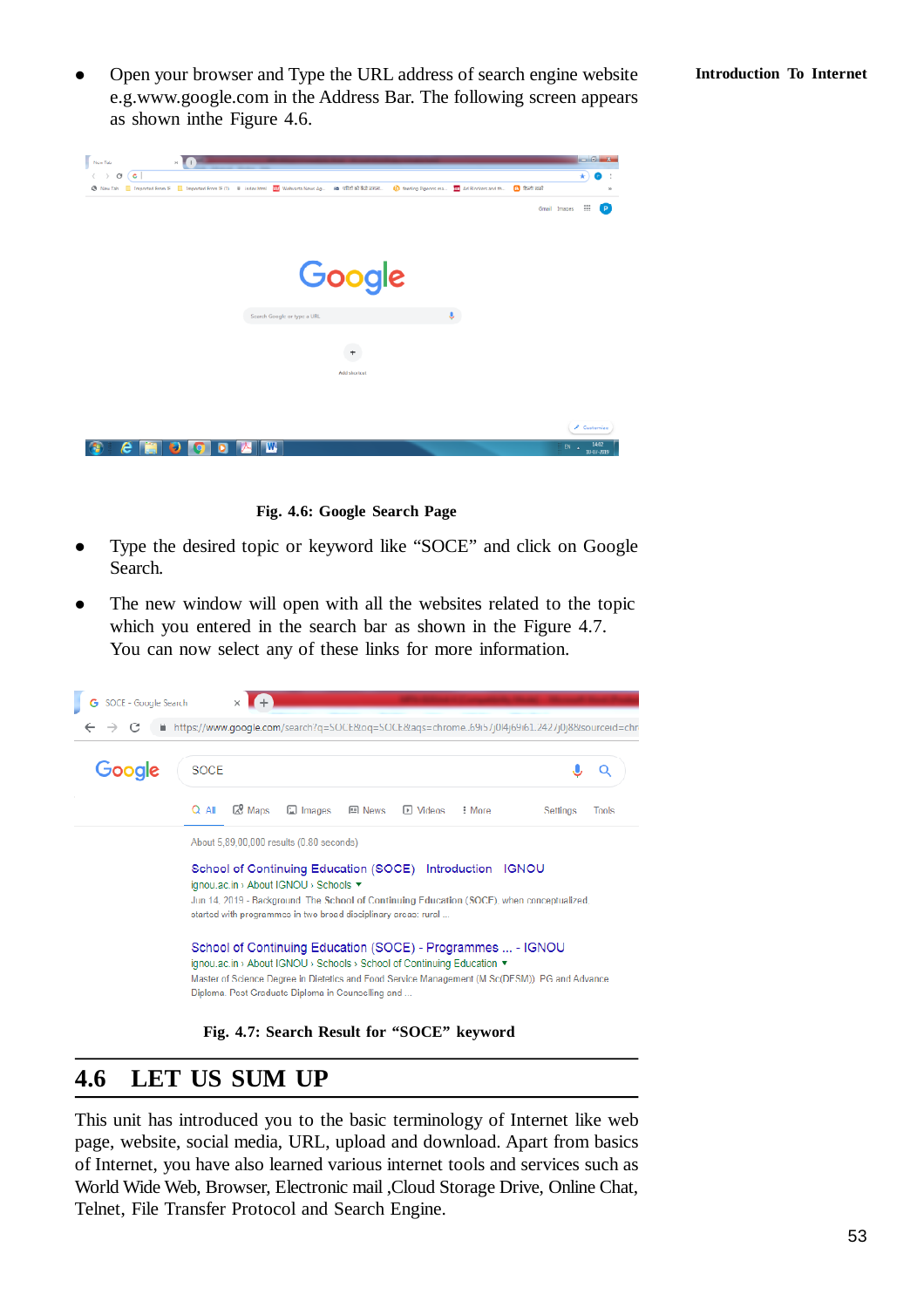#### 4.7 **CHECK YOUR PROGRESS EXERCISE**

| 1.  | What is the difference between LAN and WAN?                     |
|-----|-----------------------------------------------------------------|
|     |                                                                 |
| 2.  | What is URL?                                                    |
|     |                                                                 |
| 3.  | What is address bar?                                            |
|     |                                                                 |
| 4.  | What is the use of FTP?                                         |
|     |                                                                 |
| 5.  | List out the any two search engines for searching on Internet.  |
|     |                                                                 |
| 6.  | Select a keyword and search for it in the Google search engine. |
|     |                                                                 |
|     |                                                                 |
| 4.8 | <b>ANSWER TO CHECK YOUR PROGRESS</b><br><b>EXERCISE</b>         |

 $1.$ A LAN (local area network) is a group of computers and network devices connected together, usually within the same building while WANs cover larger areas, such as cities, and even allow computers in different nations to connect. LANs are typically faster and more secure than WANs, but WANs enable more widespread connectivity. And while LANs tend to be owned, controlled and managed in-house by the organization where they are deployed, WANs typically require two or more of their constituent LANs to be connected over the public Internet.